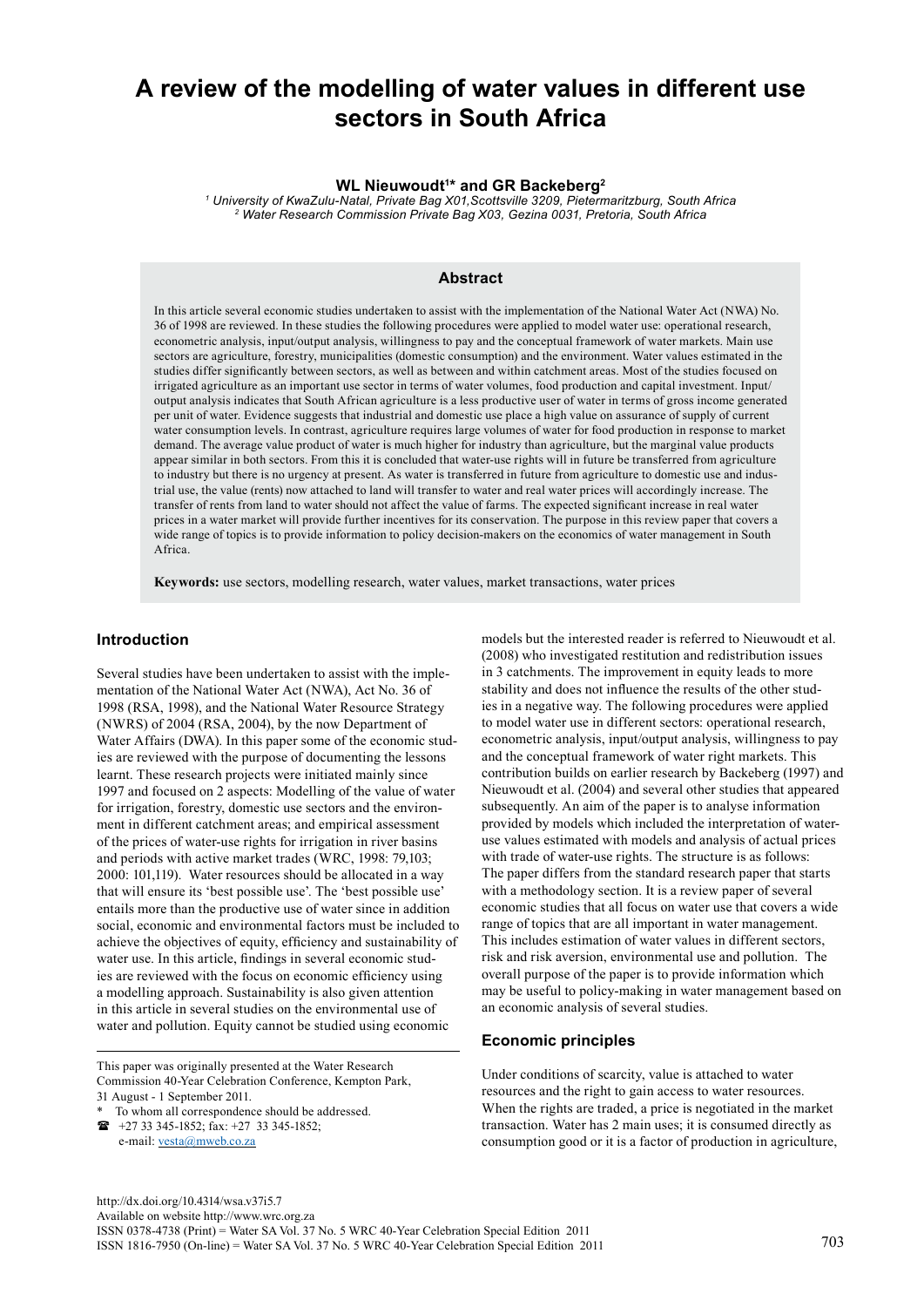forestry, mining and industry. The economic theoretical foundation of both demands differs and will be discussed separately.

## **Water as a consumption good estimated by econometric models**

Residential demand is the only category where water is consumed directly. Residential water competes directly with other items in the household budget. Consumer choice can be modelled as utility maximisation given a budget constraint from which a downward sloping demand for water can be derived. A condition for economic efficiency in consumption is that marginal utility must be equated for all consumers, which is achieved as all consumers in a given area face the same price for water. Some characteristics of water resemble that of other economic goods, implying that price is important. The Espey et al. (1997) survey of 124 estimates of price elasticity of demand for residential water supports this view. They report a median short-run price elasticity of –0.38. This shows that residential water is not price-responsive in the short run, confirming its essentiality.

## **Water as an input of production estimated by various models**

Theoretically the demand for irrigation water is a derived input demand as irrigation water is a factor of production. An input demand is derived from the demand of the product (profitability of crops, etc.), the production function (water plant efficiency), and the supply conditions of other factors of production (water-saving technologies).

Whether the total contribution or the marginal contribution is estimated in a study depends on the model and technique used. Linear programming provides information on the value of the marginal product (VMP) of water given by the shadow price of the water constrained. Production functions provide information on the VMP of water. The willingness to pay (WTP) approach estimates average consumer surplus which is an approximation of market values and thus estimates marginal value. In input/output analysis the average contribution of water is captured.

## **The contribution of water use in different sectors: an input/output analysis**

In order to decide which sectors should be given preference in water allocation during scarcity, information is needed on the contribution of water in these sectors. Input/output analysis estimates that 1 cubic meter of water increases the value of output by R1.50 in agriculture, R157.40 in industry, R39.50 in mining and R44.40 in eco-tourism (Conningarth Economists, 2001). The issue is not whether these numbers are correct but that they be misused and that policy of water allocation should not be influenced by input/output data even if they are reliable.

These are average relationships derived from input/output tables and some comments of caution are raised in interpreting these data. In a rationing situation (scarcity) water use should be allocated between sectors based on marginal benefits and not average benefits. That is, using input/output models water efficiency for the industry sector is shown to be high because output per unit water use is high and water use low. It is, however, expected that supply assurance for water is high in the mining and industry sectors compared to agriculture. The input elasticity of demand for water is expected to be low in sectors where the cost of water is a relatively small share of the value of the final product and where water cannot be replaced by other factors of production (Friedman, 1962: 153). A low price elasticity of demand implies that a high premium is placed on sufficient water and a high level of assurance.

As in the case of all resources, water must be allocated on marginal principles in order to maximise social welfare. The marginal contribution of water in industry is expected to be much lower than the R157.40/m<sup>3</sup> mentioned earlier. That is, profit-maximising firms in the industry sector will purchase water from municipalities until the contribution made by the last unit of water to the firm (VMP) is equal to the price of water (about R1.26/m<sup>3</sup> in the case of the Nelson Mandela Metropolis in 2002 according to Conradie (2002)).

## **Modelling the value of water use in nonagricultural sectors**

Studies of water use in non-agricultural sectors are: municipal use (Conradie, 2002; Williams et al., 2008), estuary use (Hosking, 2010; Hosking et al., 2002), commercial forestry (Tewari, 2003, Williams et al., 2008), environmental use (Williams et al., 2008) and alien vegetation use (Hosking et al., 2002).

## **Municipal value of water estimated by econometric techniques**

Conradie (2002) used regression to estimate demand functions for water for household, commercial and industrial consumption in the Nelson Mandela Metropolitan Municipality. The marginal benefit of water to consumers is estimated at R2.40/ m3 . The city purchases water from the Department of Water Affairs (DWA) at an annual rate of  $R0.256/m<sup>3</sup>$ . There is no doubt that, like irrigation, municipalities capture the residual value of the resource in the sense that they earn rents from the scarcity value of the resource.

In order to increase income variability of households in the data set, observations from the more affluent residential areas and townships (low-income consumers) were pooled. This pooling also improved price variability but a lack of price variability is a major problem in the estimation of price elasticity of water using regression. The water price elasticity was estimated at  $-0.47$  ( $t = -3.10$ ) which is low and indicates that this use is not sensitive to price increases (Conradie, 2002). A similar estimate (−0.40) was reported for Australia (Australian Academy of Technological Sciences and Engineering, 1999). Using willingness to pay (WTP) surveys Williams et al*.* (2008) estimated even lower price elasticities for water in the Greater Letaba River catchment. These elasticities varied between a high (−0.40) and a low (−0.25) (Williams et al., 2008: 108-109). Generally an estimate based on observed data (for instance regression) is considered superior to an estimate based on unobserved data, for instance a WTP study, as the latter is seen as subjective. In situations where no observations are available, WTP has to be accepted.

## **Environmental use: Valuation of estuary services using Contingent Valuation**

Hosking (2010) edited and compiled a report of a study on the valuation of estuary services comprising 40 estuaries and data collected from 7 768 people. The findings are summarised in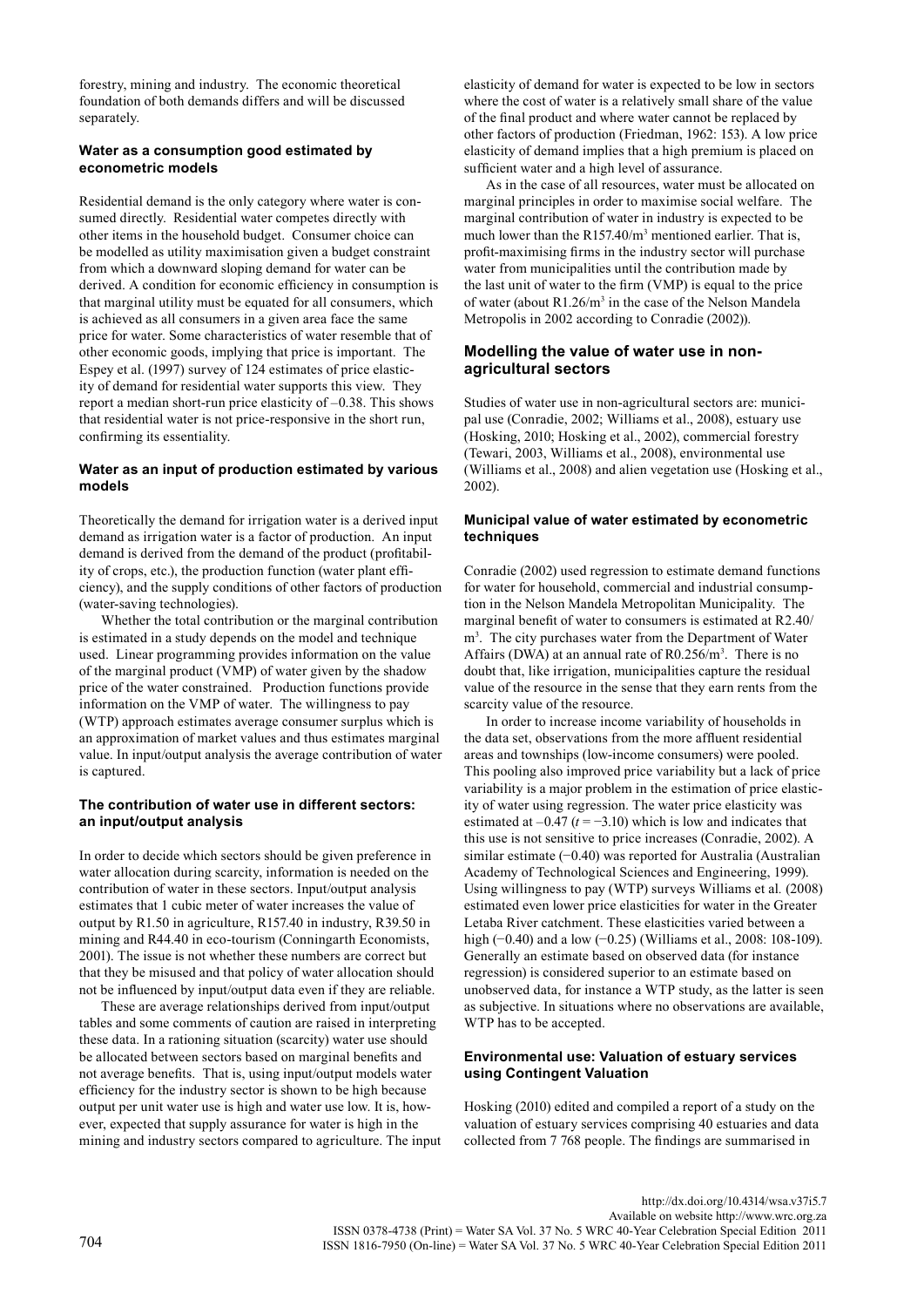| Table 1<br>Mean and median value (rents) of estuary inflows (standard deviations in brackets) |                                                                |                                                                  |  |  |
|-----------------------------------------------------------------------------------------------|----------------------------------------------------------------|------------------------------------------------------------------|--|--|
| <b>Predicted values</b>                                                                       | Mean predicted per annum<br>value of water (R/m <sup>3</sup> ) | Median predicted per annum<br>value of water (R/m <sup>3</sup> ) |  |  |
| All 40 estuaries                                                                              | 0.364(1.073)                                                   | 0.113(0.440)                                                     |  |  |
| 37 estuaries (excluding high estimates)                                                       | 0.070(0.067)                                                   | 0.034(0.038)                                                     |  |  |

Table 1. The average value per cubic metre of river inflow of the 40 estuaries is R0.36 with a standard deviation of R1.07.

The high standard deviation implies high outliers and when 3 estuaries are excluded the mean water value drops to R0.07 with a lower standard deviation of R0.067. There are many people with an interest in using estuaries, but the primary demand is for the recreation services they yield. Being an environmental activity, estuaries have a public-good component which means that government intervention may be required by restricting specific type of uses that cause a problem. Inflows had a higher value per cubic meter in estuaries where a relatively small reduction of inflow causes a big reduction in estuarine service.

In an earlier report Hosking et al. (2002) studied the value of freshwater inflows into the Keurboom Estuary using the contingent valuation method (CVM). Inflows from the Tsitsikamma catchment into the estuary have been reduced by infestation of water-consuming alien vegetation leading to estuary mouth closure. The removal of this vegetation was initiated under the Working for Water (WfW) Programme. The total recreation value of water to the estuary estimated at R0.046/m3 was substantially less than the willingness to pay for water for farming at the time, namely R0.125/m<sup>3</sup> (Hosking et al., 2002). According to the researchers the benefits derived by those upstream of the estuary were not included.

#### **Commercial forestry use of water estimated by the residual value method**

Water is the most important limiting factor of production in commercial forestry in South Africa. Commercial forestry uses water in 2 forms: evapotranspiration (ET) and streamflow reduction (SFR). In terms of streamflow reduction, water use is estimated to be in the region of  $1.4 \times 10^9$  m<sup>3</sup>/a, or roughly 8% of the total utilisable water in South Africa.

The value of the 2 uses of water (ET and SFR) in forestry was estimated using the residual value (RV) method (Tewari, 2003). The residual value method is based on the premise that the residual value obtained as total revenue minus total cost, including the compensation for capital and management, is attributed to water.

ET values estimated by the RV method for eucalyptus vary from  $R0.04/m^3$  to  $R0.13/m^3$  of water, and the average value comes to R0.08/m3 . The *ET* value for pines, estimated by the RV method, is on average R0.017/m<sup>3</sup>. Water value estimates for pine species are much lower than that estimated for eucalyptus. The difference can be explained in terms of the growth pattern of the 2 tree species; eucalyptus grows faster and uses water more efficiently.

## **Modelling the value of water use in agriculture**

It was estimated that about 30% of the value of SA agriculture is produced under irrigation based on the value of crops produced (Backeberg and Odendaal, 1998). This figure appears similar to the contribution of water to rural value added in Australia which was also 30% (Australian Academy of Technological Sciences and Engineering, 1999). Irrigation water is essential to South Africa's fruit industry as fruit ranks amongst the most important export commodities. The former Department of Water Affairs and Forestry estimate that the surface water allocation to agriculture is above 60%. Statistics South Africa estimate the allocation to agriculture at 36% (including livestock and game) while the environmental allocation is higher at 42% (but this allocation is uneven) (Hosking, 2010).

Since irrigated agriculture is an important consumer of water, studies to determine the value of water were undertaken in the following regions: Great Fish-Sundays Scheme in the Eastern Cape (Conradie, 2002); Berg River (Louw, 2002); Crocodile River (East) catchment (Bate et al.*,* 1999; Gillitt, 2004); Lower Orange River (Armitage, 1999; Gillitt, 2004); and Eastern and Southern Cape (Hosking et al., 2002). A follow-up water marketing study was also undertaken in 3 catchments (Nieuwoudt et al., 2008).

## **Modelling water use in the Great Fish-Sundays River catchment using linear programming allowing for risk**

The Great Fish-Sundays River is supplied by an interbasin water transfer of 560 x  $10^6$  m<sup>3</sup>/a, from the Gariep Dam on the Orange River. Conradie (2002) constructed linear programming models for 16 model types of farm situations in this area, also allowing for risk using MOTAD. The first task in constructing a regional model is to test whether the model can duplicate the existing cropping pattern. This can be achieved by including additional constraints but then the model loses its ability to simulate. Conradie (2002) fine-tuned her model by testing for risk-averse coefficients avoiding using these additional constraints.

In models where risk was ignored, the model simulated more specialisation in crops than what is actually occurring. Inclusion of risk has led to more diversification and a more realistic model. Estimates of the value of water were sensitive to assumed risk-aversion values indicating that the degree of confidence that can be placed on estimates of risk aversion is not very high.

Estimates of the value of water also differ significantly amongst the different representative farms. This is to be expected if the transaction cost of water transfers is high. Three farm types attach a zero marginal value to water. For the remainder, marginal willingness to pay for water ranges between R0.0003/m<sup>3</sup> and R0.2115/m<sup>3</sup>. The current allocation of water does not appear efficient due to wide differences between areas. As some resource areas have zero opportunity cost of water it is estimated that 77 x  $10^6$  m<sup>3</sup>/a, or 13% of the resource, can be redistributed away from irrigation at zero opportunity cost. Two thirds of the current allocation can be bid away at a price of R0.035/m<sup>3</sup>. Conradie (2002) concludes that the Fish-Sundays may be a possible source of cheap water that should be further investigated.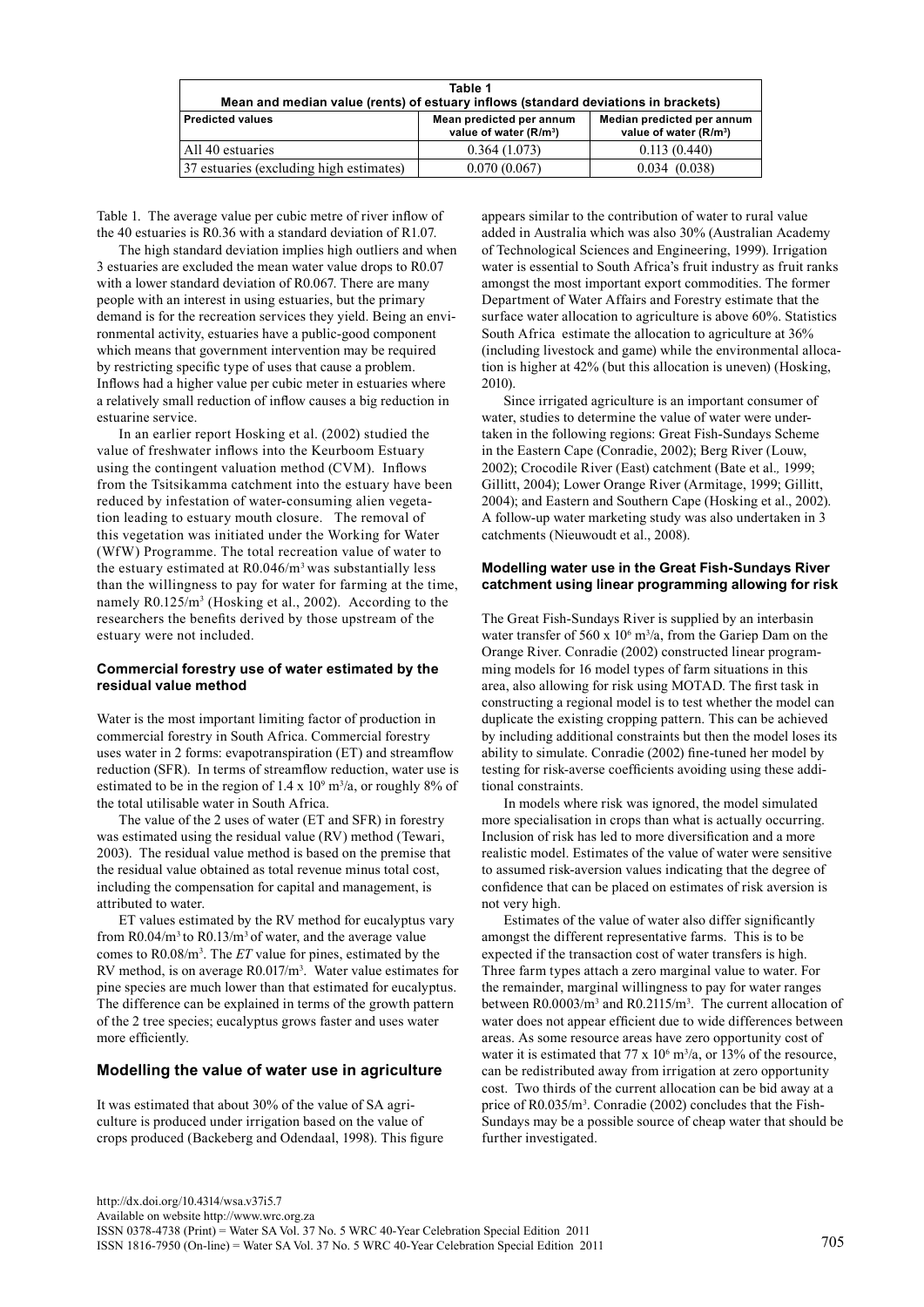#### **Modelling water use in the Berg River catchment using positive mathematical programming**

Louw (2002) developed a positive mathematical programming model to study the impact of water markets in the Berg River basin. The novelty of the technique is that it is calibrated to simulate the base period which avoids the introduction of inflexible bounds. Whereas Conradie (2002) used various risk-averse coefficients to simulate the base production pattern, Louw (2002) used positive mathematical programming for the same purpose.

Louw (2002) showed that the capitalised marginal value of water differs from as low as  $R0.00/m<sup>3</sup>$  to as high as  $R20.00/m<sup>3</sup>$ m<sup>3</sup> within subsectors of the river basin. The median capitalised market value of water is estimated at  $R1.60/m<sup>3</sup>$  (rental rate of  $R0.21/m^3$ ) if no trade is assumed and  $R0.30/m^3$  if trade is assumed. The significant differences in the value of water between areas within the basin indicate that significant gains are possible from trade between these areas.

In a more recent study, the water market in the Berg River was studied (Nieuwoudt et al., 2008). Water transfers have taken place regularly and largely within the basin. Based on the information that transfers have stopped and that un-exercised rights will not be supported for transfer, it appears that most of the proposed transactions involved un-exercised user entitlements.

In general, irrigation practices in the Berg River Water Management Area (WMA) are highly sophisticated and water use by the irrigation sector is relatively efficient. Farmers use drip irrigation for wine grapes and table grapes and micro-irrigation for citrus. The irrigation demand for water is thus fairly inelastic and it is unlikely that high water prices will reduce the level of water use for production.

The average price (2007) for summer-use entitlements varies between R15 000/ha and R20 000/ha in the Upper Berg River (average application of 5 000 m<sup>3</sup>/ha a – range between 4 000 m3 /ha·a, 5 000 m3 /ha·a and 6 000 m3 /ha·a). Land under wine-grape vineyards sells for about R110 000/ ha to R130 000/ha (2007). Some of the costs to establish a vineyard are fixed (sunk) in the long run such as development and drainage. The costs now attributed to the fixed (sunk) component may move to water, and water prices may increase accordingly in future. It is estimated that water prices may increase in real terms to about R45 000/ha or more than double the present (2007) price. In a water market, prices will increase (in real terms) which will provide incentives for conservation. Winter water entitlements are more common in the Lower Berg River. The price of winter use entitlements is lower (about R10 000/ha) as farmers need to build dams to capture this water for use in summer.

#### **Studying water right markets in the Crocodile River catchment**

The water rights market in this area has been studied by Bate et al. (1999), Armitage (1999), Gillitt (2004) and Nieuwoudt et al. (2008). It is shown here that, using the economic conceptual framework of a water rights market, much information is available from the market. The net profit earned by a natural resource such as land and water, called rent, is capitalised in land in the absence of a separate water rights market. If water rights can be sold separately, then these rents are separated. It is shown that a study of these rents (or capitalised value) may provide some information

on future water prices. The value of land under irrigation down from the Gorge in the Lower Crocodile River is about R58 000/ha (Van Rooy, 2006). Van Rooy (2006) provides a per-ha breakdown of the market price of water and land in Table 2. Some of these investments such as development and irrigation are sunk (fixed). It is expected that water in future will be transferred to non-agriculture which means that sunk investments will have a zero opportunity cost. Some irrigation equipment, however, will have a variable cost component as replacement is needed in the long run.

| Table 2<br>Breakdown of per ha costs<br>in cane farming in Crocodile<br>River (East) (Van Rooy, 2006) |                     |  |  |
|-------------------------------------------------------------------------------------------------------|---------------------|--|--|
| Cost                                                                                                  | Amount              |  |  |
| Water                                                                                                 | R <sub>15</sub> 000 |  |  |
| Bare land                                                                                             | R <sub>3</sub> 000  |  |  |
| Development                                                                                           | R <sub>10</sub> 000 |  |  |
| Cane                                                                                                  | R <sub>10</sub> 000 |  |  |
| Irrigation                                                                                            | R <sub>20</sub> 000 |  |  |
| Total                                                                                                 | R58 000             |  |  |

If the opportunity cost of the sunk investments is zero then the real price of water may increase from R15 000/ha for 13 000 m<sup>3</sup> of water to a maximum of R45 000 for 13 000 m<sup>3</sup> of water or to R3.46/m<sup>3</sup>. The transfer of rents from land to water should not affect the value of farms. The expected significant increase in water prices will provide further incentives for its conservation.

The above estimated maximum price for water should be further reduced as no site rents for land are assumed; for instance, land closer to the river may be more valuable than the figure used (R3 000). Land closer to the river will always command site rent as it costs less to convey water over a shorter distance than further away. In such a scenario the price of land closer to the river will be more than its grazing value. It is also assumed that water is given as much legal protection in terms of security and enforcement as land. However, given the uncertainty of site rents and the possibility of a variable cost component of irrigation equipment, the best estimate is that the price of water is expected to exceed the price of land (land excluding water) in future, which means that real water prices may still double.

A farmer at present may not be prepared to sell his water rights from land under irrigation (if rights are fully appropriated). The reason is that land without water will have little value (R3 000/ha is the value of bare land). If non-exercised users cannot sell water then a farmer who wants water can only purchase it from a user who irrigates. The conclusion is that no user who irrigates (exercised user) may sell his water and no sales in this category will take place until the price of water increases sufficiently. Van Rooy (2006) concurs with this conclusion and logic. It is predicted that no sales from exercised users to other exercised irrigators will take place for some time. Where farmers can also sell to non-agriculture the price of water in agriculture will be determined by what non-agriculture is prepared to pay. As cities can afford to pay more for water, such transfers will take place. It is also predicted that the price of water will increase as the rules (legal requirements) protecting irrigation rights are more effectively enforced.

Water prices in the past were depressed because of the following policies: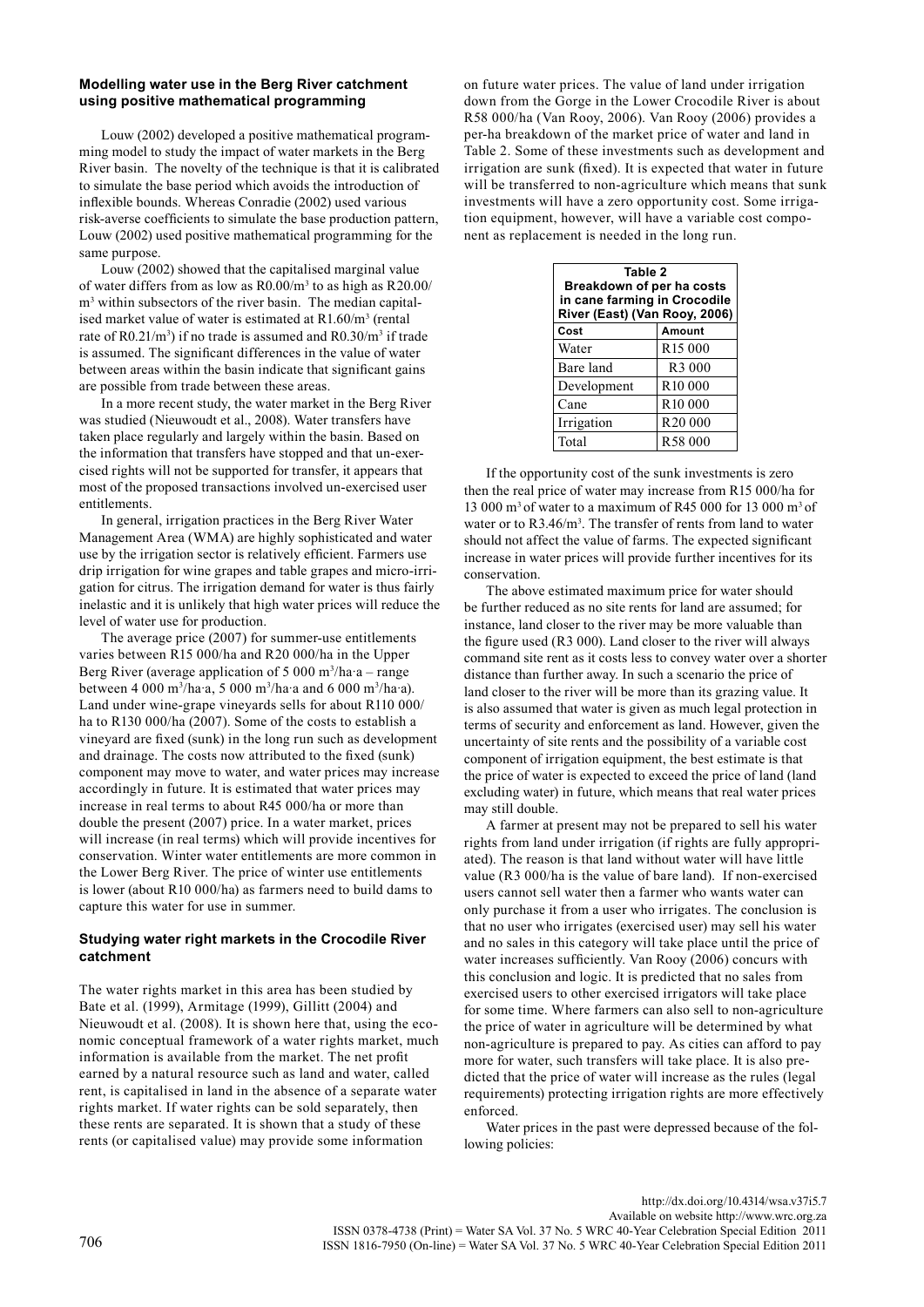- Non-exercised users were able to sell
- No adequate metering was undertaken
- Past policies attributed a scarcity value to land and not water

Under riparian law, ownership of riparian land provides access to water. Farmers have been given fairly generous water quotas per ha in the past with the implication that land was the scarce resource and not water. The markets priced land and water in accordance with these past policies.

## **Studying water right markets in the Orange River catchment using econometric techniques**

A discriminant analysis undertaken by Armitage (1999) between buyers and sellers of water rights showed that the most important variable discriminating between the 2 groups was that buyers were table grape farmers  $(F = 18.3)$  and, secondly, that buyers had a higher return per unit of water  $(F = 14.9)$ . This shows that the water-market in the Lower Orange promotes the efficiency of water use.

In a follow-up study on the Orange River the above finding was confirmed as it was shown that buyers of water rights had a higher return per unit of water (Gillitt, 2004). He used principal components, logit/probit models and ridge regression. Equation (1) shows the dominant loadings of the first principal component of variables associated with water marketing (Gillitt, 2004):

$$
PCI=0.83\;TYPE+0.86\;EXP-0.72\;OTH-0.60\; FLD +0.57\;HOR+0.95DRIP+0.83\;IN
$$
\n
$$
(1) \qquad \begin{array}{c} \text{Kruger Park} \\ \text{*} \text{Includes consumer surplus} \end{array}
$$

Component (*PC1*) shows positive loadings amongst the following variables: buyers of water entitlements (*TYPE* = 1 for buyer and = 0 for seller); percentage of cropped area planted to export table grapes (*EXP*); percentage planted to horticultural crops (*HOR*), percentage of advanced irrigation technology used (*DRIP*); income per cubic meter of water applied (*IN*). It also shows negative loadings for percentage of cropland planted to other grapes (*OTH*), and percentage of land planted to field crops (*FLD*). This component captures variables associated with the purchase of water entitlements and could be labelled 'Buyer'. This indicates that a water market promotes efficiency in water use and that water is transferred to high-income crops (table grapes and horticultural crops).

#### **Modelling water use in the Eastern and Southern Cape using the willingness to pay method**

Water values were estimated in order to arrive at benefits from removing water consuming alien vegetation. This study was undertaken under the Working for Water Programme. In this study the conservation value of water was approximated by its agricultural and urban use value. The runoff from the Tsitsikamma mountain catchment that does not flow into the sea is used for irrigation farming and livestock watering. The rental value of agricultural water according to WTP amounted to R0.125/m<sup>3</sup> excluding storage and transfer cost. In the following areas water values were zero; Port Elizabeth Driftsands (no potential for municipal supply), Albany (high salinity content) and Pott River (not used for recreation). In the Kat River farmers were willing to pay  $R0.15/m<sup>3</sup>$  for water. Hosking et al. (2002) concluded that the cost of clearing alien vegetation on these sites will exceed the benefit if non-metropolitan use is considered.

## **Modelling the reallocation of water use in the Great Letaba River Catchment**

It is more difficult to compare the value of water use in the previous studies as value is area specific while different models were used. Williams et al. (2008) used the same technique (willingness to pay) to study water use in different sectors in the same area (Greater Letaba) which avoided the above problem. However, the WTP approach has the weakness of not being based on observed data as in the case of regression or operations research. Results are summarised in Table 3.

The water price is the economic price as revealed by the demand schedules at the given level of supply, i.e. the price which would be current if there were a market for water. The water value is the difference between the water price and its associated costs. The municipal value is the highest followed by agriculture.

| Table 3<br>Price, costs and value (per annum) of water in Greater<br>Letaba River catchment (Williams et al., 2008) |                                           |                |                                           |  |  |
|---------------------------------------------------------------------------------------------------------------------|-------------------------------------------|----------------|-------------------------------------------|--|--|
|                                                                                                                     | <b>Water price</b><br>(R/m <sup>3</sup> ) | Costs $(R/m3)$ | <b>Water value</b><br>(R/m <sup>3</sup> ) |  |  |
| Agriculture                                                                                                         | 0.97                                      | 0.109          | 0.86                                      |  |  |
| Forestry: Pine                                                                                                      | 0.66                                      | 0.0083         | 0.65                                      |  |  |
| Forestry: Gum                                                                                                       | 0.27                                      | 0.0083         | 0.26                                      |  |  |
| Municipal                                                                                                           | 5.72                                      | 3.5            | 2.22                                      |  |  |
| Ecological                                                                                                          | 0.19                                      |                | 0.19                                      |  |  |
| Kruger Park                                                                                                         | $0.85*$                                   |                | 0.85                                      |  |  |

 *\* Includes consumer surplus*

The water price is expected to be more realistic as it is based on a study (WTP) while costs are calculated and depend, for instance, on the period of depreciation. The depreciation period is critical and should be in accordance with the benefit flow provided by the investment. The following comment refers to the price of water and problems related to cost calculations are ignored.

Williams et al. (2008) maximised social welfare using linear programming and demonstrated that a transfer of 5 Mm<sup>3</sup> of water from agriculture to municipal use will increase welfare to society. The result is expected based upon economic theory and given their data. The question is, however, why the municipality would want to sell more water if income is lower and costs are higher. In their base scenario residential use is 25.35 Mm<sup>3</sup> and the price is  $R5.72/m^3$  which gives a total income of R145 million. When water is transferred to municipalities, residential use is 29.91  $\text{Mm}^3$ , the price is R3.78/m<sup>3</sup> and total income is R113.06 million. The lower price of water when water is transferred is generated in their model. Total income to the municipality falls by 22% while the cost to deliver a larger quantity of water must be more.

# **Modelling policy risk in water markets**

An economic study on models in water markets is incomplete if attention is not given to risk. Conradie (2002) used the portfolio approach to include variances and co-variances of gross incomes in linear programming models in the Sundays River/ Fish River Canal Scheme. The researcher could then test the level of risk aversion that best explains the existing cropping area.

In a different study, the risk aversion of irrigation farmers in the Orange River was measured by the Arrow/Pratt Absolute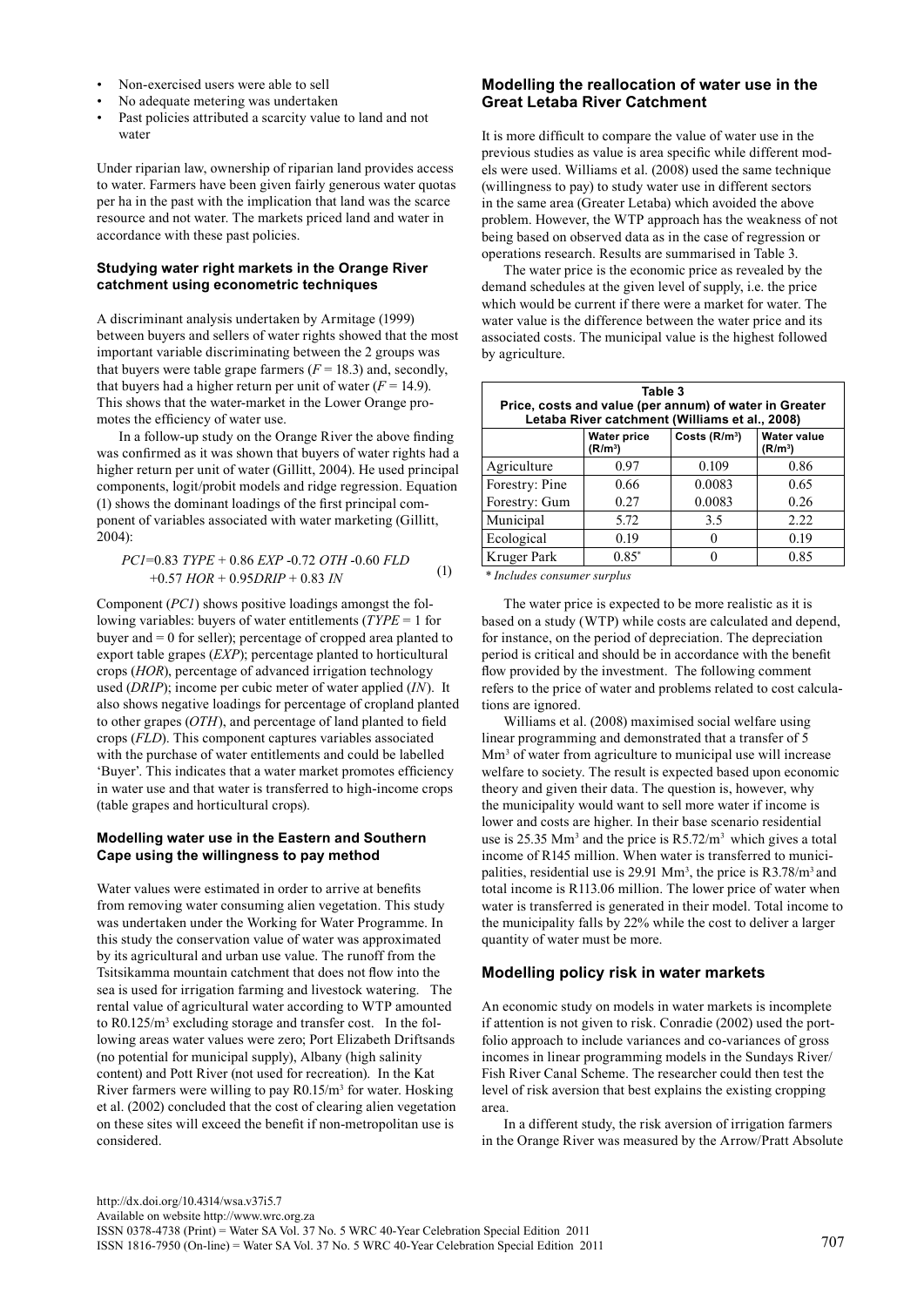Risk (APAR). Aversion coefficients were standardised for scale and range of data (Nieuwoudt et al., 2005). The empirical investment model shows that farmers who are more risk-averse expect to invest less in the future. Risk management strategies in an environment of risk are crucial. Policies that increase risk in agriculture will have a significant negative effect on future investment in irrigation. Farmers were tested for downside risk where there is a chance that they can lose money if they select the uncertain alternative. Farmers are more risk-averse (downside risk) than anticipated in the questionnaire as almost all the farmers picked the most risk-averse category. That is, they did not pick a choice where money could be lost. An APAR for down-side risk was estimated at 3.28 which implies in a choice situation an indifference between a certain income of R0.00 and being given a 50% chance on winning R800 000 or losing R200 000. Farmers may not take this gamble although its mean income is R300 000 (0.5 times R800 000 minus 0.5 times R200 000). This means they want a significant reward for taking a risk.

An investment model was estimated where *Y* is the percentage by which farmers expect to increase or decrease their investment in irrigation in the Orange River. As the regression suffered from high multicollinearity, as measured by VIF (variance inflation factor) values, a ridge regression was undertaken to reduce multicollinearity. The results of this regression are shown in Eq. (2). The model explains future investment (*Y*) as a function of expected profits (*EXP*), risk (*RISK* as measured by APAR), and liquidity (*LSTCK*). These variables are supported by economic theoretical considerations. The R-squared value is 0.55 which is considered good given the conceptual nature of the model. The *F* value for the model is 5.2 which is significant at the 1% level, indicating that all the variables are jointly significant.

$$
Y=0.18EXP (t=1.2) -0.34\;OTH (t=-2.5) +0.28\;LSTCK (t=2.4) +0.20\\ DIV (t=1.6) -0.16RISK (t=-1.6) -0.024\;SECURE (t=-2.0)
$$
 (2)

The more risk-averse farmers are expected to invest less as the *RISK* coefficient (APAR) was negative. It was earlier shown that irrigation farmers along the Lower Orange River are highly risk-averse, especially where down-side risk is concerned. The implication is that policies that increase the risk in agriculture will have a significant negative effect on future investment in irrigation as these farmers will attach a great cost to risk. Farmers who feel that water licences are not secure (high scores for *SECURE*) are further expected to invest less. The fact that both the *RISK* variable and the *SECURE* variable are entered is significant as both variables measure different dimensions of risk.

Policy risk and risk aversion appear to be important in explaining future investment in irrigation farming in the Lower Orange River. Important policy implications are that farmers should be better informed about the practical implications of the National Water Act and specifically water licences.

#### **Assurance of supply and water quality**

#### **Assurance of supply**

Data generated by the studies presented in this paper provide information on the assurance of supply. The low estimates of the price elasticity of demand for urban water indicate that urban users attach a high value to assurance and a low value to additional water. Mirrilees et al. (1994) also state that urban water users require a high level of assurance. Conradie (2002)

estimates the price elasticity of demand for household, commercial and industrial consumption as −0.47 (*t* = −3.10) in the Nelson Mandela Metropolis. A low (numerically less than 1.0) price elasticity means that the marginal benefit of water increases sharply with scarcity but falls rapidly with increased supply. As urban water in South Africa is purchased from municipalities one can approximate the marginal value of urban water by the prices paid to the municipalities.

The linear programming models reported in this paper generally estimate fairly elastic input demands for agricultural water if the diagrams are studied (Conradie, 2002; Louw, 2001). These estimates will vary from area to area and from crop to crop but it may be possible in agriculture to use watersaving technologies or switch to more water-efficient crops. The fact that agriculture is also a more water-intensive user than industry indicates a higher elasticity-of-input demand for irrigation (Friedman, 1962).

In agriculture high assurance of supply is needed when capital value invested in orchards and vineyards is high and crops are of a long-term nature. Table-grape farmers along the Lower Orange River do not rent water but buy it. The reason is that the investment in table grapes is high and more assurance is required. More renting of water takes place in Australia in areas where annual crops are grown (Australian Academy of Technological Sciences and Engineering, 1999).

#### **Water quality and economic models of pollution trading offsets**

Water quality is an aspect of the environmental use of water and pollution and will be studied in a specific scheme. Not only the volume of water must be conserved but its quality must be protected. With pollution of water, external costs are generated. Water quality is also a concern in the Olifants River (East), one of the main rivers in South Africa. Coal mines on this river are allegedly blamed for discharges into the river. The policy recommendations to improve the water quality in this river were highlighted after meeting stakeholders of the Olifants River (East) Forum (2006). Strong support from these stakeholders was received for policy options such as pollution permit trading and environmental offsets.

The catchment surface of the Olifants River (East) is fractured by mining activities, runoff decreases and water is drained into underground aquifers, which then seeps into streams. Pollution in the river and in Loskop Dam is high and one of the main problems is the effluent leakage from old disused mines. Mines have been permitted to release pollutants in the streams during periods of high flow, which is called the 'controlled release scheme'. During the years prior to the study in 2006, river flow was low and sufficient dilution of pollutants was not possible. Mines and power stations had to invest in desalination plants at considerable cost to dispose of pollutants.

Polluters should pay a discharge rate, in the same way as water abstraction users pay water charges. As in the case of a water market it is further proposed that a market be established for the discharge of pollutants and that this market be used to discover the optimum price for pollutant disposal. This proposal is supported by representatives of some mines (Lodewijks, 2006). All markets operate within particular rules. In a pollution-permit-trading market, rules that may be considered are that discharges into the river are allowed only when flow is sufficiently high and that trades may only occur within specific parameters. A permit-trading programme could complement desalination plants as some costs of these plants may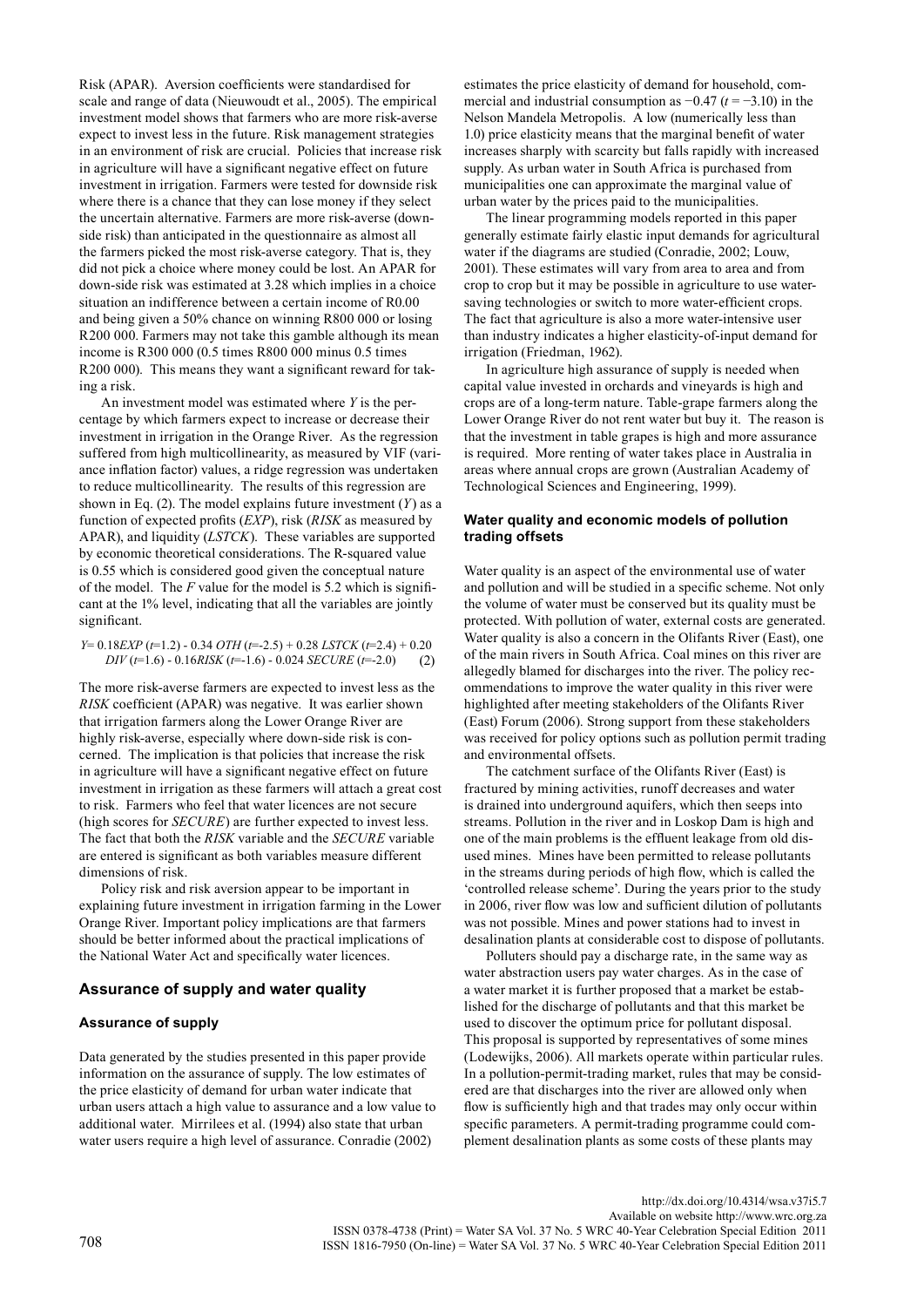be variable (reservoirs where the pollutants solidify/fill up).

Apart from a pollution-trading programme it is suggested that bio-diversity offsets be created to provide incentives for cooperation amongst stakeholders which may be mines, developers, environmental groups, farmers and public land agencies. Expert opinion is that the main source of pollution in the Loskop Dam is the leakage from abandoned old mines (pre-1956). The problem with the defunct mines is that they leak pollutants all the time including during the period when river flow is low. DWAF has apparently accepted responsibility for these mines but they may not have the appropriate technology, which is also expensive, to desalinate the effluent. In an offsetting arrangement, incentives can be provided to existing mines to desalinate water from these defunct mines by allowing them to discharge a given amount in the Olifants River (East) when the water flow is sufficiently high. The above arrangement will cost the taxpayer nothing while discharge during low-flow periods is reduced.

## **Topics that need further research**

The tools and models used in economic studies of water have been appropriate as they provided information on water-use values in different sectors and different uses. Understanding water markets in the various sectors assisted in policy decisionmaking. The information gained from these catchment studies also assisted in the water-marketing studies which were carried out subsequently.

The approach of the WRC to arrange meetings with stakeholders in the selected catchments to convey results from research was well received. Farmers were concerned about the application of the National Water Act of 1998, which may have a negative effect on investment, as findings indicate. The project-related meetings in catchments organised by the WRC and attended by the authors, were supported by stakeholders because all relevant issues were covered, such as efficiency, restitution, redistribution, environment, deficits and water quality. This shows that farmers want more information on all relevant issues. It also implies that a systems analysis approach to research is essential. The authors' own experience is that the South African water engineers are regarded by their counterparts as some of the best in their field. Some of the issues faced in water in South Africa require more than a technical approach, for instance, issues such as equity, environment and water quality. The economists view information differently from the engineer or hydrologist and the economist's perspective and economic studies should not be neglected.

If the purpose is to promote more efficiency in water use within sectors, then water-use-rights marketing is the correct approach and then the focus should be on improving water institutions. Water allocation through markets between sectors, irrigation schemes and farms requires a partnership between government (DWA) and market participants (private enterprise). The government cannot allocate water between farms as information to do so is not available in a centralised way.

The best way forward to promote re-allocation of water-use rights and maintain or improve water quality through market incentives, should be further researched. This is a controversial issue that receives constant media attention. In this article it is suggested that regulated market forces can provide incentives that can promote desirable outcomes.

Several of the studies recommend strengthening and support for a water-use-rights market (Nieuwoudt et al.*,* 2008; Gillitt, 2004; Conradie, 2002; Louw, 2002; Bate et al., 1999;

Armitage, 1999; Backeberg, 1997; Mirrilees et al., 1994). The studies in this article have shown that even the most sophisticated tools are blunt in trying to estimate the value of water (for example how can cost of risk in farming be measured to a high degree). The market does not only allocate water rights but provides an opportunity cost to water, which in turn provides incentives for water conservation.

It is suggested that research should focus on strengthening the water-use-rights market and how to keep transaction costs down. Water markets in South Africa are in their infancy and institutions need to be strengthened that also protect society and the environment from externalities (Backeberg, 2007). In all the studies undertaken, differences in the value of water resources between water use sectors within and between river catchments were recorded. Discussions need to be held with all stakeholders to ensure that institutions are experienced as legitimate and that the dynamics which determine water values and prices of water-use rights are well understood.

#### **Conclusion**

The tools used in the WRC research projects and reported in this article were innovative. Linear programming is useful in studying derived water use values in agriculture. The first task in a regional model is to simulate the existing cropping pattern. This can be achieved by restricting areas under different crops. This, however, limits the models' ability to simulate. Louw (2002) used positive linear programming which avoided this problem while Conradie (2002) used various risk-aversion coefficients in a risk-programming model. The problem is not that the models were not sophisticated sufficiently but the reliability of the data. Estimating the price elasticity of water using regression is problematic due to low variation in price data. This was minimised using data from poor and relatively wealthy groups of consumers. Econometric studies on risk indicate that irrigation farmers are highly risk-averse, especially where downside risk (losses possible) is concerned.

Econometric techniques of discriminant analysis, logit/ probit models and principal component analysis showed that water-use rights were sold in areas where the return per cubic meter of water is low and purchased in areas where it is higher. The economic explanation of 'best possible use' and 'efficient use' of water is that the return per cubic meter of water must be maximised. This happens in a water market as the rent return to water is maximised as water moves to a better use. In the rent return to water, risk is reflected as a cost (opportunity cost). The economic meaning of efficiency of water use and the rent return to water are thus synonymous concepts.

Water values differ significantly between sectors, between geographic areas and within geographic areas. The problem of comparing water values between the geographic regions is that different tools were used to value water. The tools used are more appropriate to study water values for different use sectors within a given study area. The value of water appears to be the highest for domestic use with agriculture being second. The third-highest use is forestry and, lastly, environmental use (estuaries). The environmental use has a public-goods component, which requires government intervention.

The focus should not only be on models but the results must be useful for decisions and actions. Some of the current investment in irrigation farming such as development cost is sunk (fixed). It is expected that water in future will be transferred to non-agriculture which implies that sunk investments will have a zero opportunity cost. This is because the cost of